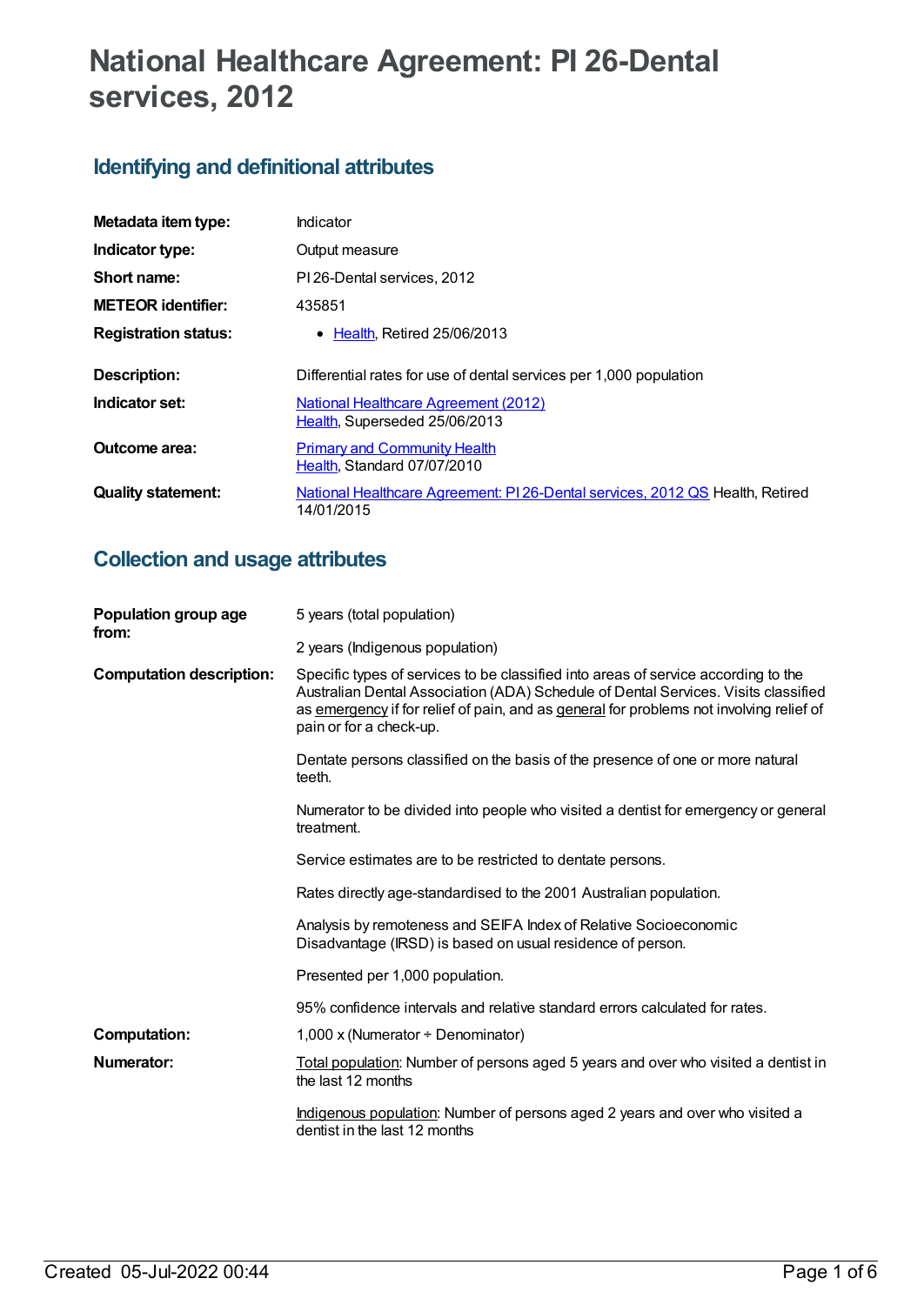#### **Data Element**

Persons who visited a dental provider in the last 12 months

#### **Data Source**

ABS [2004-05](https://meteor.aihw.gov.au/content/394145) National Health Survey (NHS)

**Guide for use**

Data source type: Survey

#### **Data Element / Data Set**

#### **Data Element**

Persons who visited a dental provider in the last 12 months

#### **Data Source**

ABS 2004-05 National Aboriginal and Torres Strait Islander Health Survey [\(NATSIHS\)](https://meteor.aihw.gov.au/content/394146)

#### **Guide for use**

Data source type: Survey

#### **Data Element / Data Set**

#### **Data Element**

Persons who visited a dental provider in the last 12 months

#### **Data Source**

National Dental [Telephone](https://meteor.aihw.gov.au/content/394904) Interview Survey (NDTIS)

#### **Guide for use**

Data source type: Survey

**Denominator:** Total population: Population aged 5 years or over

#### Indigenous population: Population aged 2 years or over

**Denominator data elements:**

# **Data Element / Data Set**

### **Data Element**

Person—estimated resident population of Australia

#### **Data Source**

ABS Estimated resident population (total [population\)](https://meteor.aihw.gov.au/content/393625)

#### **Guide for use**

Data source type: Census-based plus administrative data

### **Data Element / Data Set**

#### **Data Element**

Person—estimated resident population of Australia

#### **Data Source**

ABS [2004-05](https://meteor.aihw.gov.au/content/394145) National Health Survey (NHS)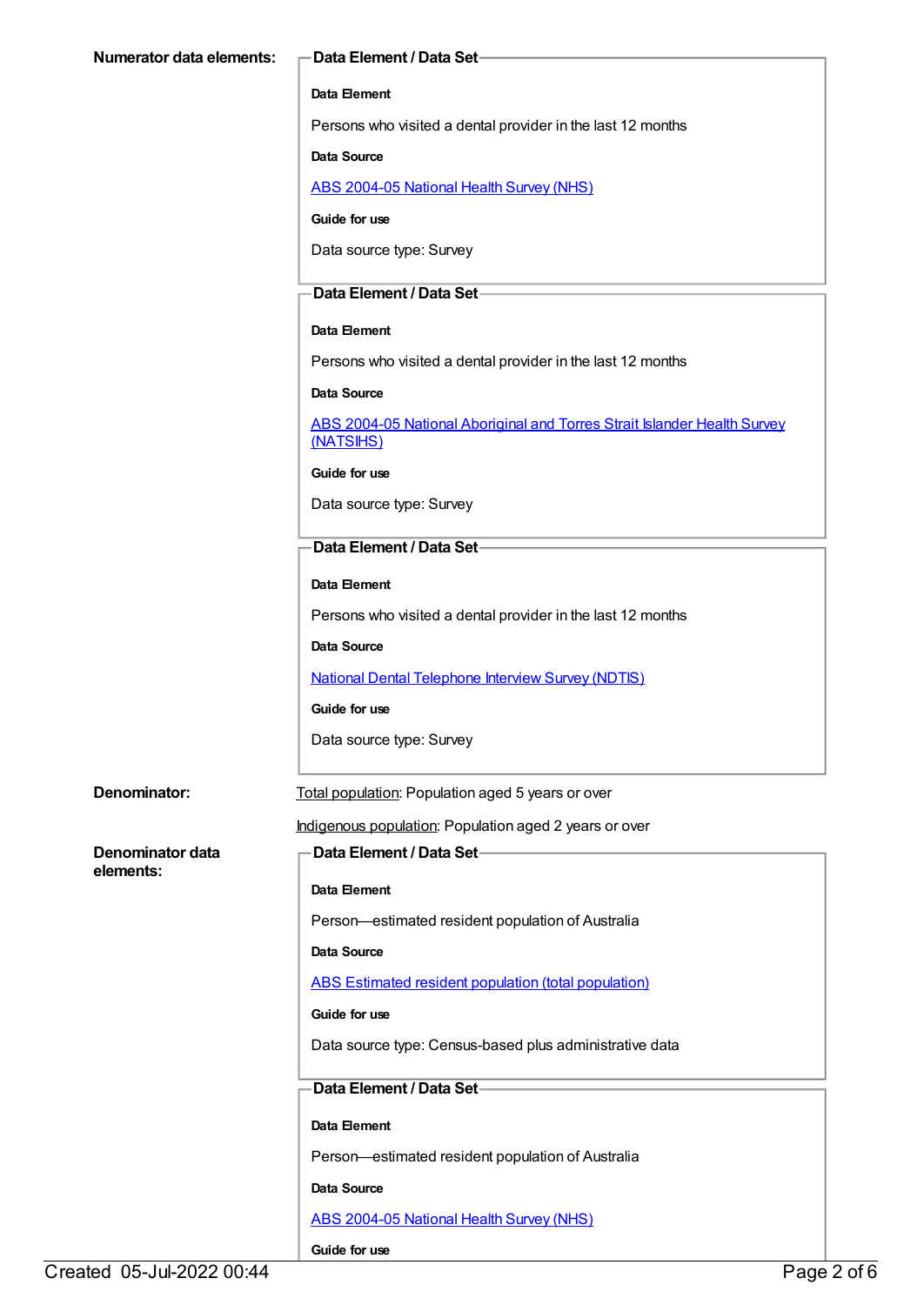Data source type: Survey

#### **Data Element / Data Set**

#### **Data Element**

Person—estimated resident population of Australia

**Data Source**

ABS 2004-05 National [Aboriginal](https://meteor.aihw.gov.au/content/394146) and Torres Strait Islander Health Survey (NATSIHS)

**Guide for use**

Data source type: Survey

### **Data Element / Data Set**

[Person—age,](https://meteor.aihw.gov.au/content/303794) total years N[NN]

**Data Source**

ABS Estimated resident population (total [population\)](https://meteor.aihw.gov.au/content/393625)

**Guide for use**

Data source type: Census based plus administrative by-product data

#### **Data Element / Data Set**

[Person—age,](https://meteor.aihw.gov.au/content/303794) total years N[NN]

**Data Source**

ABS [2004-05](https://meteor.aihw.gov.au/content/394145) National Health Survey (NHS)

#### **Guide for use**

Data source type: Survey

#### **Data Element / Data Set**

[Person—age,](https://meteor.aihw.gov.au/content/303794) total years N[NN]

#### **Data Source**

ABS 2004-05 National [Aboriginal](https://meteor.aihw.gov.au/content/394146) and Torres Strait Islander Health Survey (NATSIHS)

#### **Guide for use**

Data source type: Survey

**Disaggregation:** Nationally, by service type (general, emergency, total) by provider type (public/private), by:

- remoteness (Australian Standard Geographical Classification Remoteness Structure)
- SEIFA Index of Relative Socioeconomic Disadvantage (IRSD) quintiles

State and territory, by service type (general, emergency, total) by provider type (public/private).

Some disaggregation may result in numbers too small for publication.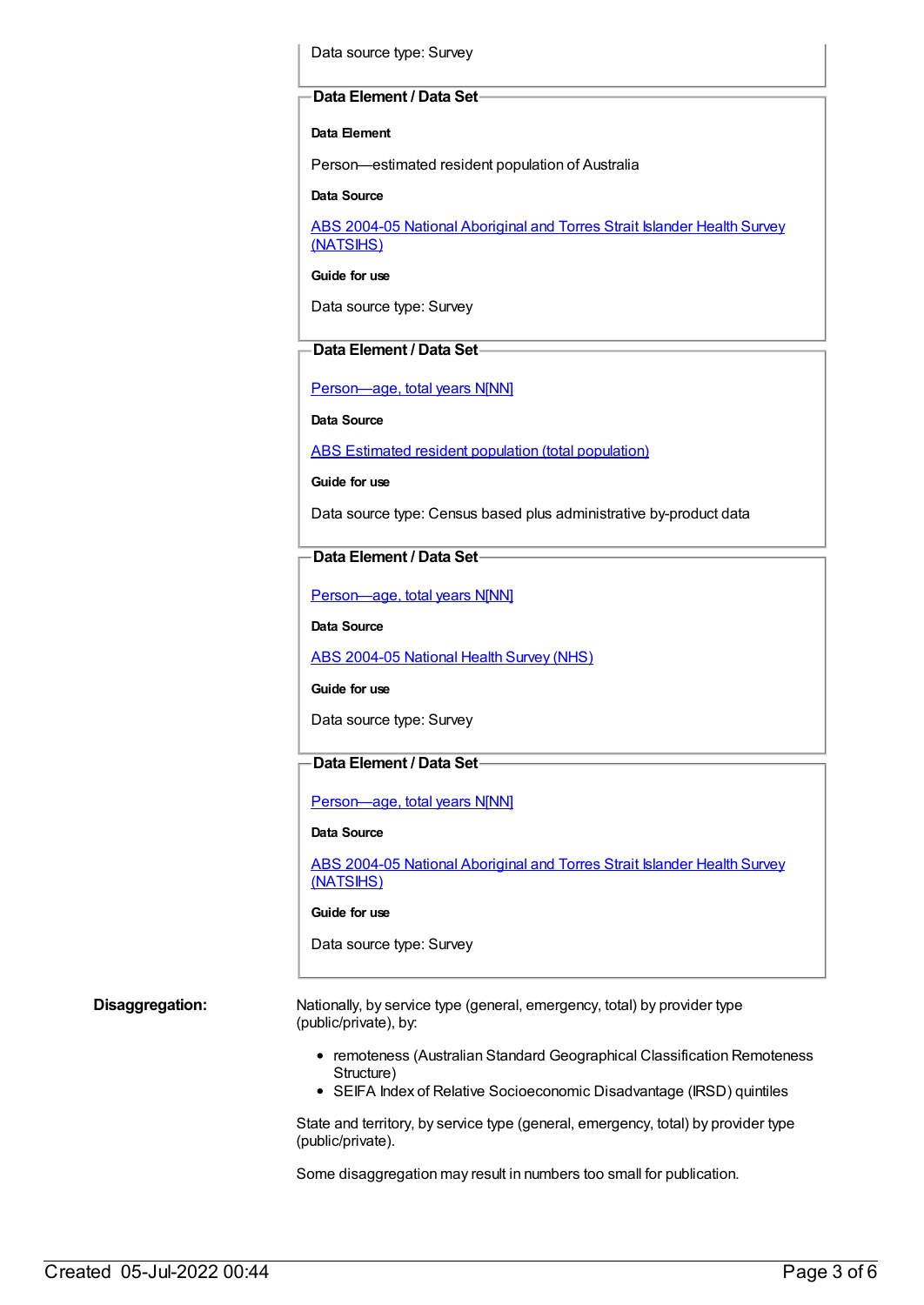| <b>Disaggregation data</b><br>elements: | <b>Data Element / Data Set-</b>                                                                   |
|-----------------------------------------|---------------------------------------------------------------------------------------------------|
|                                         | Data Element                                                                                      |
|                                         | Person-area of usual residence                                                                    |
|                                         | <b>Data Source</b>                                                                                |
|                                         | <b>National Dental Telephone Interview Survey (NDTIS)</b>                                         |
|                                         | Guide for use                                                                                     |
|                                         | Data source type: Survey<br>Used for disaggregation by state/territory, remoteness and SEIFA IRSD |
|                                         | Data Element / Data Set-                                                                          |
|                                         | Data Element                                                                                      |
|                                         | Provider type                                                                                     |
|                                         | <b>Data Source</b>                                                                                |
|                                         | <b>National Dental Telephone Interview Survey (NDTIS)</b>                                         |
|                                         | Guide for use                                                                                     |
|                                         | Data source type: Survey<br>Provider types are public and private                                 |
|                                         | <b>Data Element / Data Set-</b>                                                                   |
|                                         | Data Element                                                                                      |
|                                         | Service type                                                                                      |
|                                         | <b>Data Source</b>                                                                                |
|                                         | <b>National Dental Telephone Interview Survey (NDTIS)</b>                                         |
|                                         | Guide for use                                                                                     |
|                                         | Data source type: Survey<br>Service types are general and emergency                               |
|                                         |                                                                                                   |

**Comments:** Most recent data available for 2012 CRC report: 2010 NDTIS; 2004-05 NATSIHS most recent data available.

## **Representational attributes**

| <b>Representation class:</b> | Rate    |
|------------------------------|---------|
| Data type:                   | Real    |
| Unit of measure:             | Person  |
| Format:                      | NN[N].N |

## **Indicator conceptual framework**

**Framework and dimensions: [Accessibility](https://meteor.aihw.gov.au/content/392591)** 

## **Data source attributes**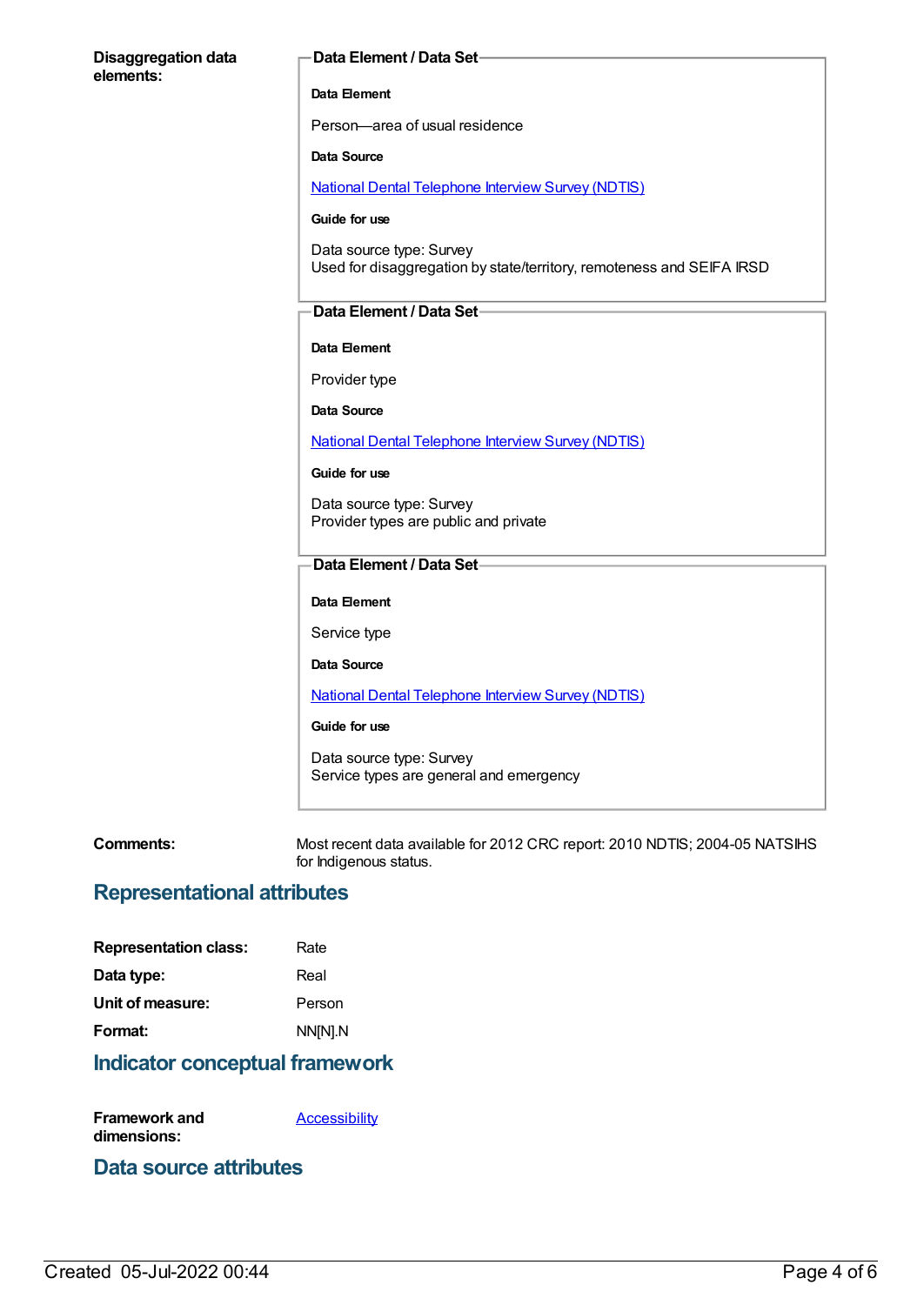ABS Estimated resident population (total [population\)](https://meteor.aihw.gov.au/content/393625)

**Frequency**

**Quarterly** 

**Quality statement**

ABS Estimated resident population (total [population\),](https://meteor.aihw.gov.au/content/449216) QS

**Data custodian**

Australian Bureau of Statistics

#### **Data Source**

National Dental [Telephone](https://meteor.aihw.gov.au/content/394904) Interview Survey (NDTIS)

**Frequency**

Every 2 and a half years

**Data custodian**

Australian Institute of Health and Welfare

#### **Data Source**

ABS [2004-05](https://meteor.aihw.gov.au/content/394145) National Health Survey (NHS)

**Frequency**

Every 3 years

**Data custodian**

Australian Bureau of Statistics

#### **Data Source**

ABS 2004-05 National [Aboriginal](https://meteor.aihw.gov.au/content/394146) and Torres Strait Islander Health Survey (NATSIHS)

#### **Frequency**

Every 6 years

**Data custodian**

Australian Bureau of Statistics

### **Accountability attributes**

**Reporting requirements:** National Healthcare Agreement **Organisation responsible for providing data:** Australian Institute of Health and Welfare **Further data development /** Specification: Interim **collection required:**

## **Source and reference attributes**

## **Relational attributes**